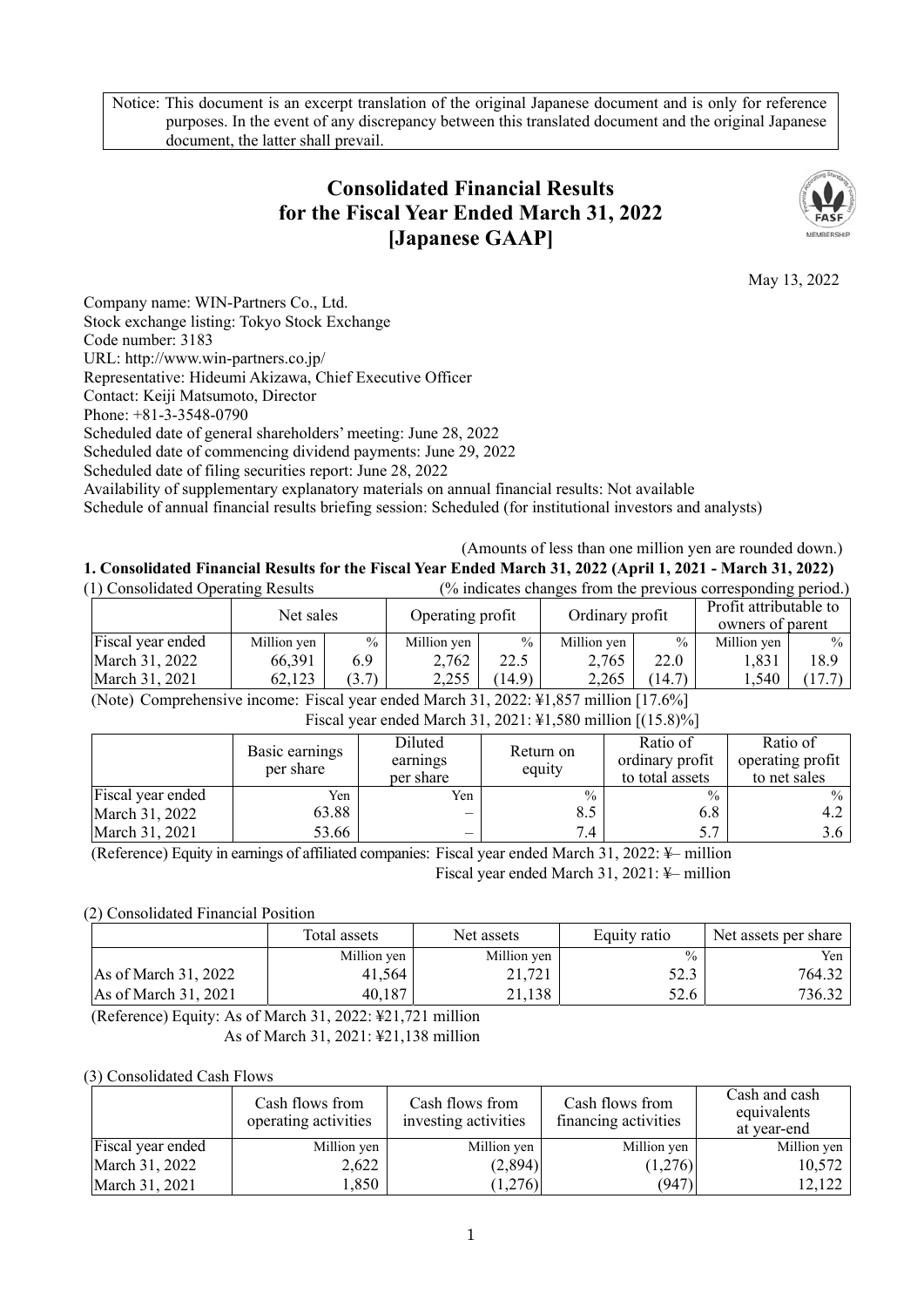## **2. Dividends**

|                                                    | Annual dividends         |                        |                          |              |       | Total                 |                                | Ratio of                                     |  |
|----------------------------------------------------|--------------------------|------------------------|--------------------------|--------------|-------|-----------------------|--------------------------------|----------------------------------------------|--|
|                                                    | 1st<br>quarter-<br>end   | 2nd<br>quarter-<br>end | 3rd<br>quarter-<br>end   | Year-<br>end | Total | dividends<br>(annual) | Payout ratio<br>(consolidated) | dividends to<br>net assets<br>(consolidated) |  |
|                                                    | Yen                      | Yen                    | Yen                      | Yen          | Yen   | Million yen           | $\frac{0}{0}$                  | $\frac{0}{0}$                                |  |
| Fiscal year ended<br>March 31, 2021                | —                        | 0.00                   | $\qquad \qquad$          | 34.00        | 34.00 | 976                   | 63.4                           | 4.7                                          |  |
| Fiscal year ended<br>March 31, 2022                | $\overline{\phantom{0}}$ | 0.00                   | $\overline{\phantom{m}}$ | 35.00        | 35.00 | 994                   | 54.8                           | 4.7                                          |  |
| Fiscal year ending<br>March 31, 2023<br>(Forecast) | —                        | 0.00                   | $\overline{\phantom{0}}$ | 36.00        | 36.00 |                       | 53.0                           |                                              |  |

## **3. Consolidated Financial Results Forecast for the Fiscal Year Ending March 31, 2023 (April 1, 2022 - March 31, 2023)**

(% indicates changes from the previous corresponding period.)

|            | Net sales   |               | Operating profit |               | Ordinary profit |               | Profit attributable<br>to owners of<br>parent |               | Basic earnings<br>per share |
|------------|-------------|---------------|------------------|---------------|-----------------|---------------|-----------------------------------------------|---------------|-----------------------------|
|            | Million yen | $\frac{0}{0}$ | Million yen      | $\frac{0}{0}$ | Million yen     | $\frac{0}{0}$ | Million yen                                   | $\frac{0}{0}$ | Yen                         |
| First half | 33,400      | 7 2           | .,210            | 2.9           | .210            | 2.6           | 830                                           | 3.8           | 29.20                       |
| Full year  | 68,800      | 3.6           | 2,820            | 2.1           | 2,820           | 2.0           | .930                                          | 5.4           | 67.91                       |

## **\* Notes:**

(1) Changes in significant subsidiaries during the period under review: None (Changes in specified subsidiaries resulting in changes in scope of consolidation)

(2) Changes in accounting policies, changes in accounting estimates and retrospective restatement

1) Changes in accounting policies due to the revision of accounting standards: Yes

2) Changes in accounting policies other than 1) above: None

3) Changes in accounting estimates: None

4) Retrospective restatement: None

## (3) Total number of issued shares (common shares)

1) Total number of issued shares at the end of the period (including treasury shares):

| March 31, 2022: | 30,503,310 shares |
|-----------------|-------------------|
| March 31, 2021: | 30,503,310 shares |

2) Total number of treasury shares at the end of the period:

| March 31, 2022: | 2,083,573 shares |
|-----------------|------------------|
| March 31, 2021: | 1,795,073 shares |

3) Average number of shares during the period:

| Fiscal year ended March 31, 2022: | 28,675,572 shares |  |
|-----------------------------------|-------------------|--|
| Fiscal year ended March 31, 2021: | 28,708,237 shares |  |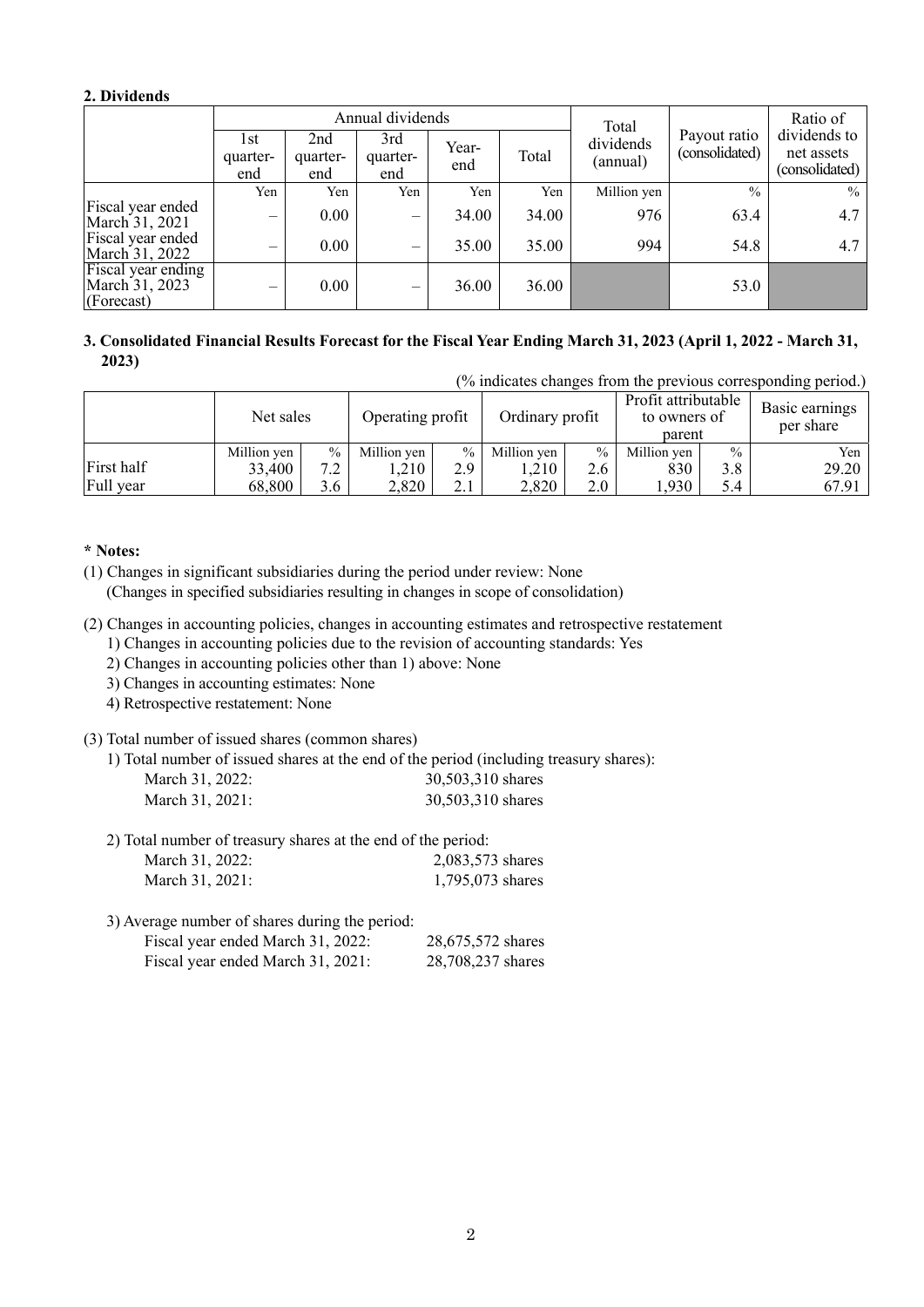## **(Reference) Summary of Non-consolidated Financial Results**

#### **1. Non-consolidated Financial Results for the Fiscal Year Ended March 31, 2022 (April 1, 2021 - March 31, 2022)**  (1) Non-consolidated Operating Results (% indicates changes from the previous corresponding period.)

| (1) INON-CONSONTATION ODCTATING RESURS |             | 70 marcates changes from the previous corresponding perfour |                  |                   |                 |               |             |               |
|----------------------------------------|-------------|-------------------------------------------------------------|------------------|-------------------|-----------------|---------------|-------------|---------------|
|                                        | Net sales   |                                                             | Operating profit |                   | Ordinary profit |               | Profit      |               |
| Year ended                             | Million yen | $\frac{0}{0}$                                               | Million yen      | $\frac{0}{0}$     | Million yen     | $\frac{0}{0}$ | Million yen | $\frac{0}{0}$ |
| March 31, 2022                         | 2,485       | (7.0)                                                       | 1.531            | (14.5)            | 1,530           | (14.7)        | .436        | (16.9)        |
| March 31, 2021                         | 2,672       | (16.4)                                                      | .790             | (ንን  ናነ<br>ل کے گ | 1,793           | (22.4)        | .729        | (23.9)        |

|                | Basic earnings<br>per share | Diluted earnings<br>per share |
|----------------|-----------------------------|-------------------------------|
| Year ended     | Yen                         | Yen                           |
| March 31, 2022 | 50.10                       |                               |
| March 31, 2021 | 60.24                       |                               |

#### (2) Non-consolidated Financial Position

|                                | Total assets | Net assets  | Equity ratio  | Net assets per share |
|--------------------------------|--------------|-------------|---------------|----------------------|
|                                | Million yen  | Million yen | $\frac{0}{0}$ | Yen                  |
| As of March 31, 2022           | 19.376       | 19,096      | 98.6          | 671.95               |
| $\text{As of March } 31, 2021$ | 19,176       | 18,934      | 98.7          | 659.54               |

(Reference) Equity: As of March 31, 2022: ¥19,096 million

As of March 31, 2021: ¥18,934 million

\* These financial results are outside the scope of audit by certified public accountants or an audit firm.

\* Explanation of the proper use of financial results forecasts and other notes

(Note on forward-looking statements)

The financial results forecasts and other forward-looking statements contained in this document are based on information currently available and assumptions as of the announcement date of this document concerning uncertain factors that may affect the future performance, and the Company does not promise the achievement of these forecasts. Actual results may differ significantly from these forecasts due to various factors.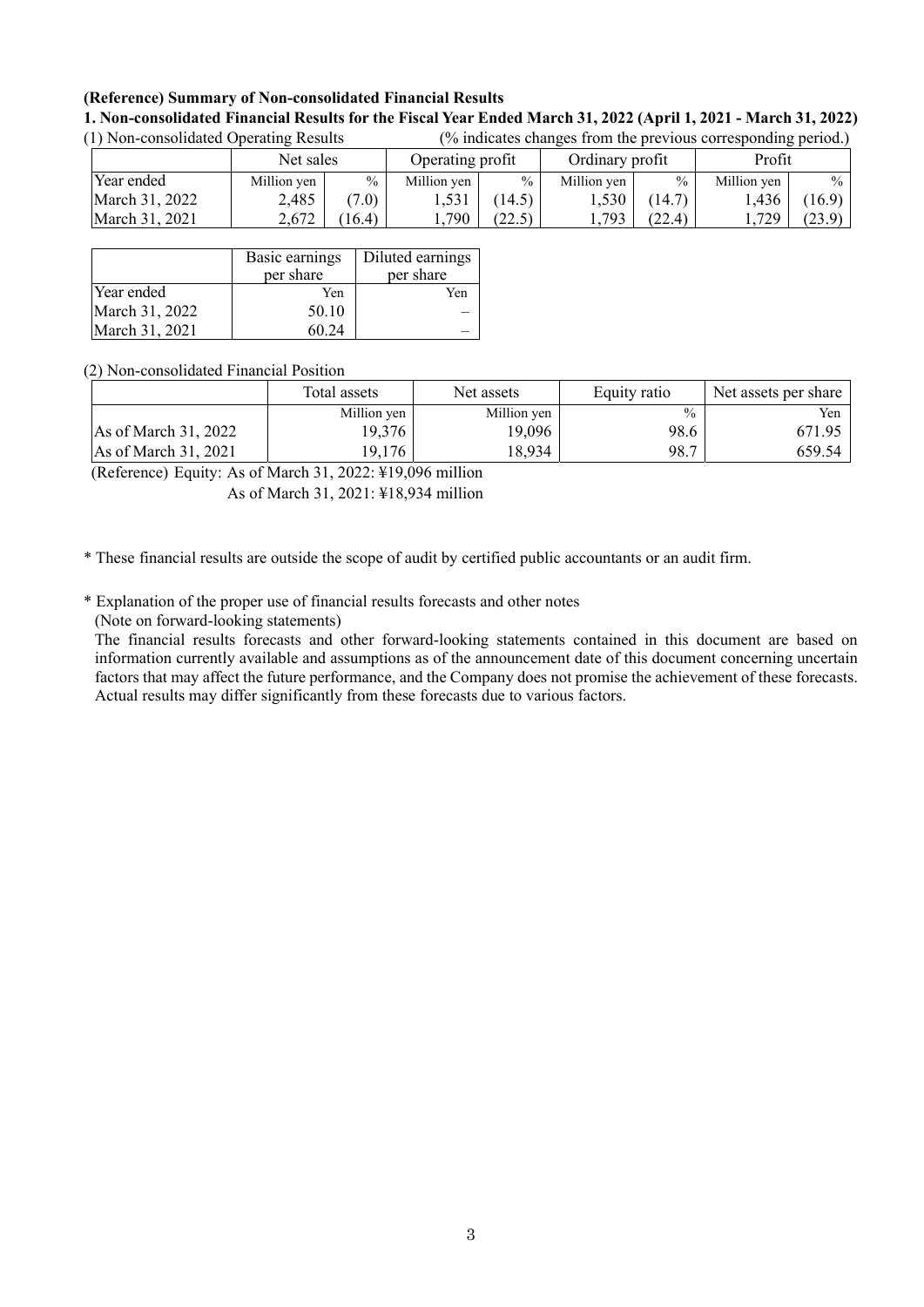### 1. Consolidated Financial Statements and Principal Notes

(1) Consolidated Balance Sheets

|                                                     | As of March 31, 2021 | As of March 31, 2022 |
|-----------------------------------------------------|----------------------|----------------------|
| Assets                                              |                      |                      |
| Current assets                                      |                      |                      |
| Cash and deposits                                   | 17,122,053           | 15,572,870           |
| Notes and accounts receivable - trade               | 14,532,825           | 14,542,286           |
| Electronically recorded monetary claims - operating | 1,434,126            | 1,819,004            |
| Merchandise                                         | 2,334,618            | 2,066,037            |
| Accounts receivable - other                         | 209,870              | 283,135              |
| Other                                               | 361,151              | 462,494              |
| Allowance for doubtful accounts                     | (277)                |                      |
| Total current assets                                | 35,994,369           | 34,745,828           |
| Non-current assets                                  |                      |                      |
| Property, plant and equipment                       |                      |                      |
| Buildings and structures                            | 1,490,196            | 1,494,421            |
| Land                                                | 2,180,968            | 3,999,503            |
| Construction in progress                            | 7,310                | 842,651              |
| Other                                               | 1,058,982            | 1,024,569            |
| Accumulated depreciation                            | (1,555,488)          | (1,612,370)          |
| Total property, plant and equipment                 | 3,181,968            | 5,748,776            |
| Intangible assets                                   |                      |                      |
| Software                                            | 44,748               | 49,240               |
| Other                                               | 83,992               | 107,338              |
| Total intangible assets                             | 128,740              | 156,579              |
| Investments and other assets                        |                      |                      |
| Investment securities                               | 92,043               | 87,619               |
| Deferred tax assets                                 | 522,819              | 589,671              |
| Other                                               | 267,914              | 236,522              |
| Total investments and other assets                  | 882,778              | 913,813              |
| Total non-current assets                            | 4,193,487            | 6,819,169            |
| <b>Total</b> assets                                 | 40,187,857           | 41,564,997           |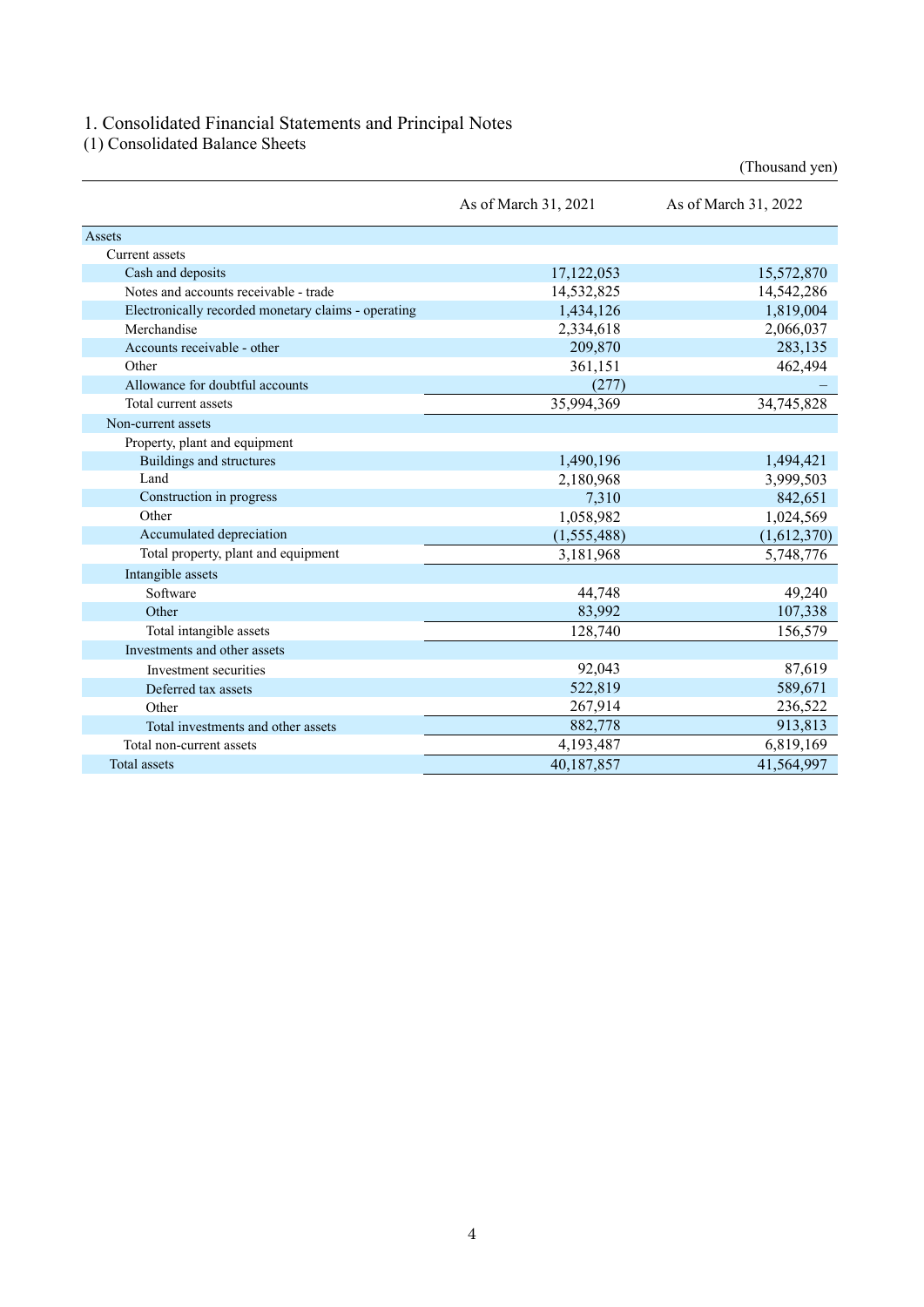|                                                       | As of March 31, 2021 | As of March 31, 2022 |
|-------------------------------------------------------|----------------------|----------------------|
| Liabilities                                           |                      |                      |
| Current liabilities                                   |                      |                      |
| Notes and accounts payable - trade                    | 14,957,753           | 14,881,444           |
| Electronically recorded obligations - operating       | 1,798,312            | 2,094,209            |
| Accounts payable - other                              | 289,955              | 342,034              |
| Income taxes payable                                  | 277,887              | 595,688              |
| Contract liabilities                                  |                      | 66,061               |
| Provision for bonuses                                 | 351,576              | 392,514              |
| Other                                                 | 285,160              | 326,608              |
| Total current liabilities                             | 17,960,643           | 18,698,560           |
| Non-current liabilities                               |                      |                      |
| Retirement benefit liability                          | 1,086,875            | 1,142,531            |
| Other                                                 | 2,000                | 2,000                |
| Total non-current liabilities                         | 1,088,875            | 1,144,531            |
| <b>Total liabilities</b>                              | 19,049,519           | 19,843,091           |
| Net assets                                            |                      |                      |
| Shareholders' equity                                  |                      |                      |
| Share capital                                         | 550,000              | 550,000              |
| Capital surplus                                       | 2,272,369            | 2,272,369            |
| Retained earnings                                     | 18,832,438           | 19,688,252           |
| Treasury shares                                       | (538,066)            | (836, 142)           |
| Total shareholders' equity                            | 21,116,741           | 21,674,479           |
| Accumulated other comprehensive income                |                      |                      |
| Valuation difference on available-for-sale securities | 43,879               | 40,538               |
| Remeasurements of defined benefit plans               | (22, 282)            | 6,887                |
| Total accumulated other comprehensive income          | 21,596               | 47,426               |
| Total net assets                                      | 21,138,338           | 21,721,905           |
| Total liabilities and net assets                      | 40,187,857           | 41,564,997           |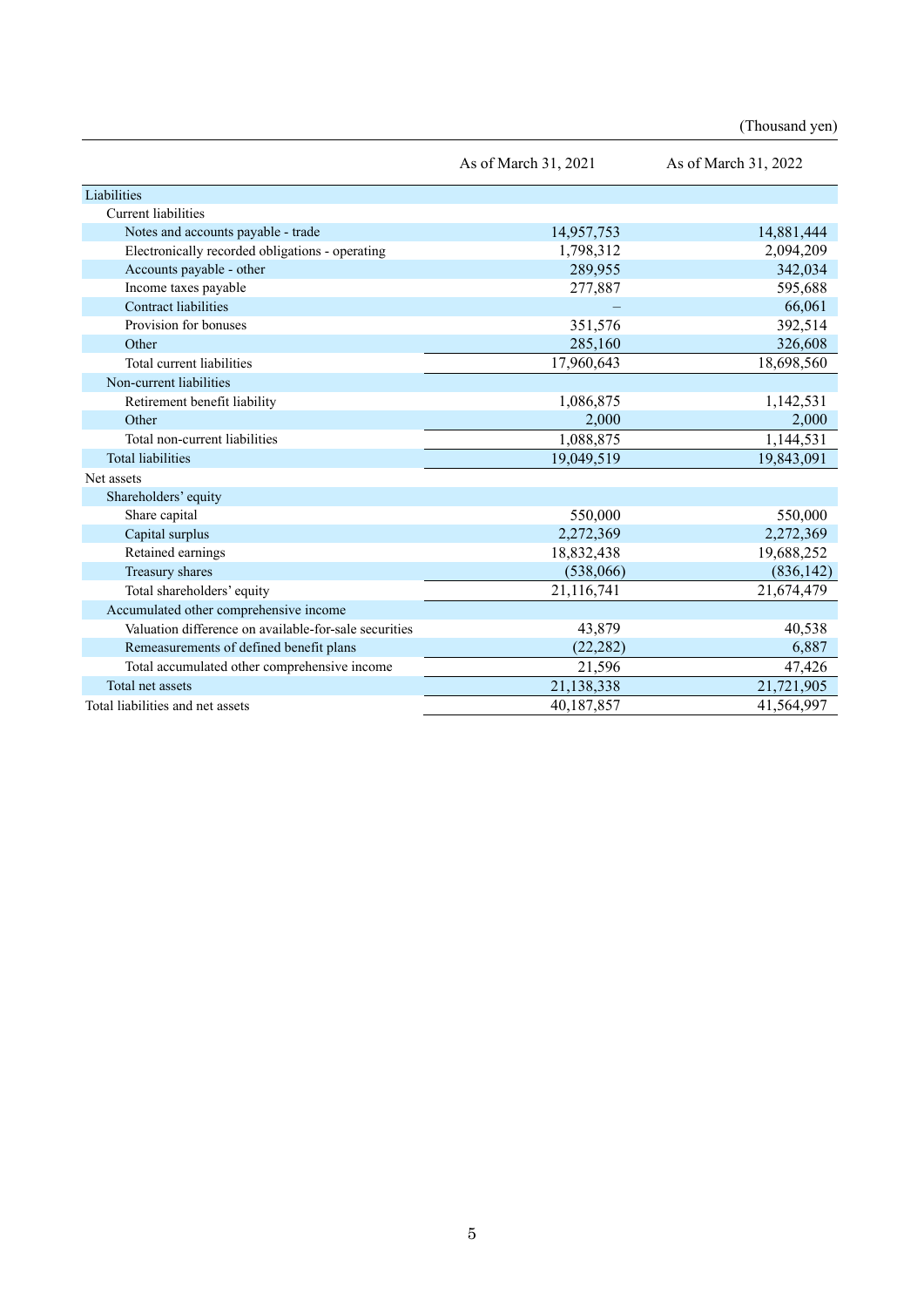# (2) Consolidated Statements of Income and Comprehensive Income

Consolidated Statement of Income

|                                              |                                             | (Thousand yen)                              |
|----------------------------------------------|---------------------------------------------|---------------------------------------------|
|                                              | For the fiscal year ended<br>March 31, 2021 | For the fiscal year ended<br>March 31, 2022 |
| Net sales                                    | 62,123,939                                  | 66,391,940                                  |
| Cost of sales                                | 54,380,170                                  | 57,871,801                                  |
| Gross profit                                 | 7,743,768                                   | 8,520,139                                   |
| Selling, general and administrative expenses | 5,488,481                                   | 5,757,706                                   |
| Operating profit                             | 2,255,287                                   | 2,762,432                                   |
| Non-operating income                         |                                             |                                             |
| Interest income                              | 910                                         | 133                                         |
| Dividend income                              | 1,338                                       | 1,221                                       |
| Rental income from real estate               | 2,009                                       | 2,067                                       |
| Other                                        | 7,894                                       | 3,870                                       |
| Total non-operating income                   | 12,153                                      | 7,292                                       |
| Non-operating expenses                       |                                             |                                             |
| Other                                        | 1,677                                       | 4,638                                       |
| Total non-operating expenses                 | 1,677                                       | 4,638                                       |
| Ordinary profit                              | 2,265,762                                   | 2,765,086                                   |
| Extraordinary income                         |                                             |                                             |
| Gain on sale of non-current assets           |                                             | 357                                         |
| Total extraordinary income                   |                                             | 357                                         |
| <b>Extraordinary</b> losses                  |                                             |                                             |
| Loss on retirement of non-current assets     | 19,800                                      | 110,597                                     |
| Total extraordinary losses                   | 19,800                                      | 110,597                                     |
| Profit before income taxes                   | 2,245,962                                   | 2,654,845                                   |
| Income taxes - current                       | 718,705                                     | 901,661                                     |
| Income taxes - deferred                      | (13, 339)                                   | (78, 709)                                   |
| Total income taxes                           | 705,365                                     | 822,951                                     |
| Profit                                       | 1,540,597                                   | 1,831,893                                   |
| Profit attributable to owners of parent      | 1,540,597                                   | 1,831,893                                   |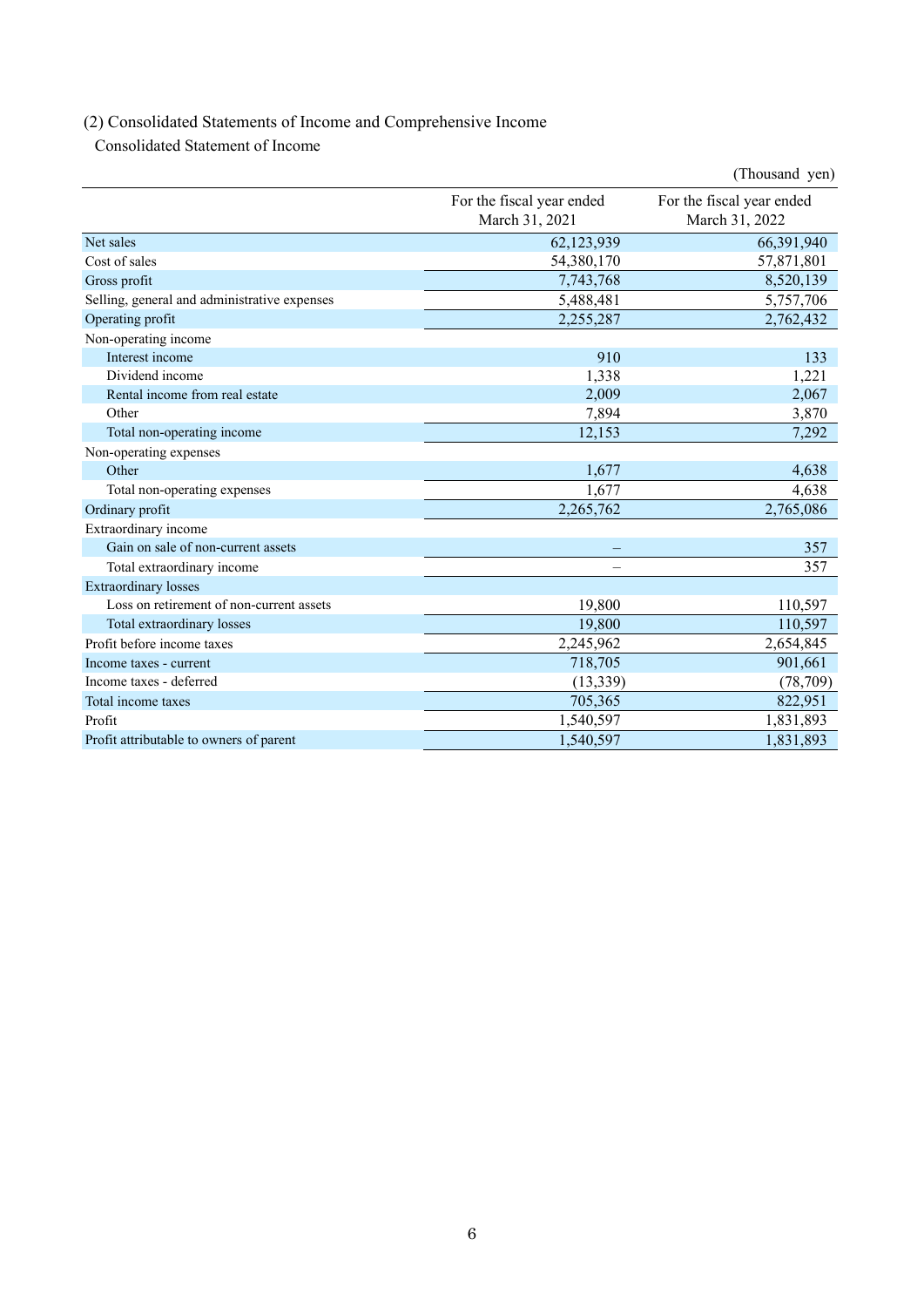Consolidated Statement of Comprehensive Income

|                                                       |                                             | (Thousand yen)                              |
|-------------------------------------------------------|---------------------------------------------|---------------------------------------------|
|                                                       | For the fiscal year ended<br>March 31, 2021 | For the fiscal year ended<br>March 31, 2022 |
| Profit                                                | 1,540,597                                   | 1,831,893                                   |
| Other comprehensive income                            |                                             |                                             |
| Valuation difference on available-for-sale securities | 24,433                                      | (3,340)                                     |
| Remeasurements of defined benefit plans, net of tax   | 15,123                                      | 29,170                                      |
| Total other comprehensive income                      | 39,557                                      | 25,829                                      |
| Comprehensive income                                  | 1,580,154                                   | 1,857,723                                   |
| Comprehensive income attributable to                  |                                             |                                             |
| Comprehensive income attributable to owners of parent | 1,580,154                                   | 1.857.723                                   |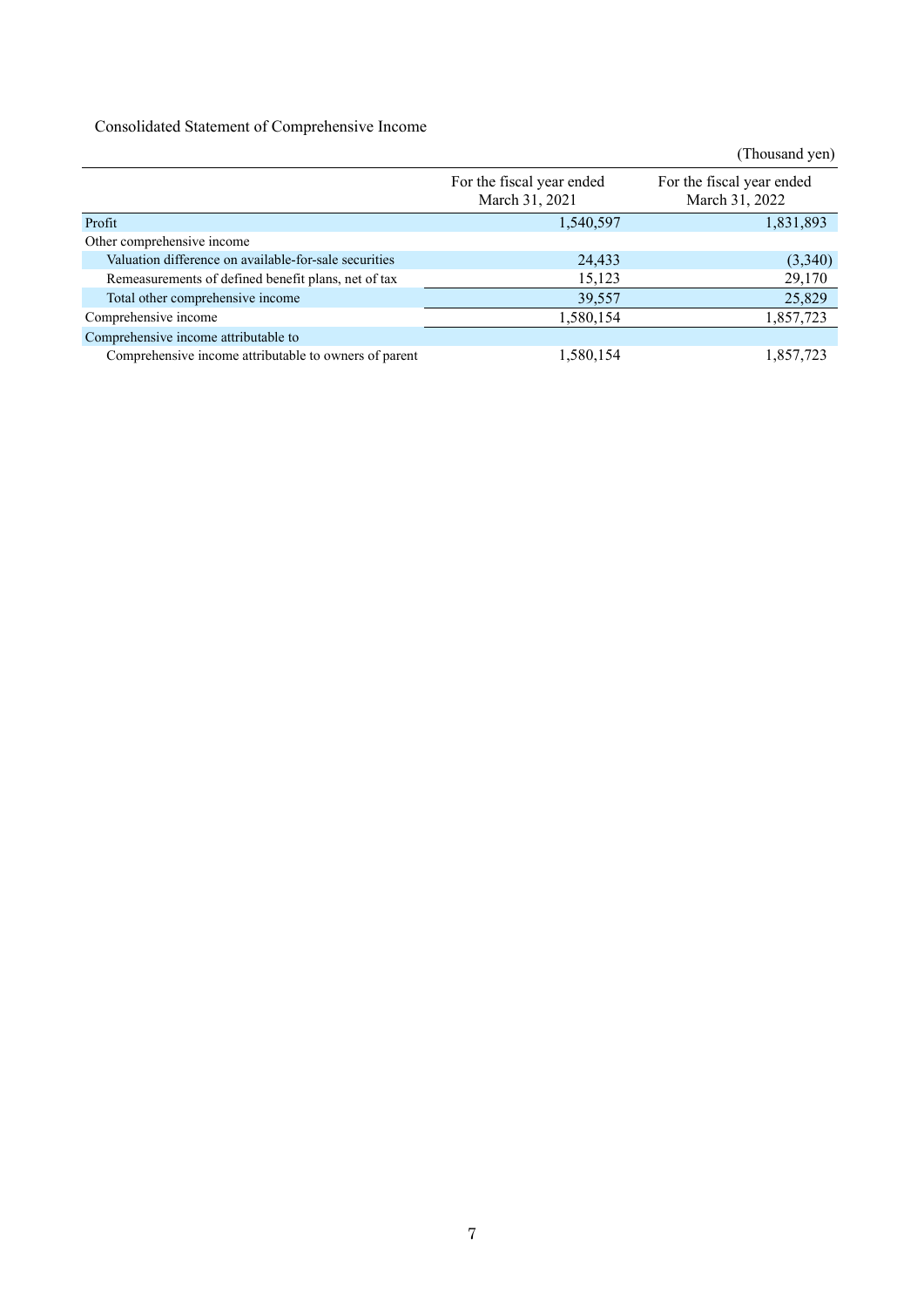## (3) Consolidated Statements of Changes in Equity

Fiscal year ended March 31, 2021 (from April 1, 2020 to March 31, 2021)

(Thousand yen)

|                                                         | Shareholders' equity |                 |                      |                 |                                  |
|---------------------------------------------------------|----------------------|-----------------|----------------------|-----------------|----------------------------------|
|                                                         | Share capital        | Capital surplus | Retained<br>earnings | Treasury shares | Total<br>shareholders'<br>equity |
| Balance at beginning of period                          | 550,000              | 2,272,369       | 18,239,213           | (538,066)       | 20,523,515                       |
| Changes during period                                   |                      |                 |                      |                 |                                  |
| Dividends of surplus                                    |                      |                 | (947,371)            |                 | (947, 371)                       |
| Profit attributable to owners of parent                 |                      |                 | 1,540,597            |                 | 1,540,597                        |
| Purchase of treasury shares                             |                      |                 |                      |                 |                                  |
| Net changes in items other than<br>shareholders' equity |                      |                 |                      |                 |                                  |
| Total changes during period                             |                      |                 | 593,225              |                 | 593,225                          |
| Balance at end of period                                | 550,000              | 2,272,369       | 18,832,438           | (538.066)       | 21,116,741                       |

|                                                         |                                                              | Accumulated other comprehensive income        |                                                      |                  |  |
|---------------------------------------------------------|--------------------------------------------------------------|-----------------------------------------------|------------------------------------------------------|------------------|--|
|                                                         | Valuation differencel<br>on available-for-sale<br>securities | Remeasurements<br>of defined benefit<br>plans | Total accumulated<br>other<br>comprehensive<br>mcome | Total net assets |  |
| Balance at beginning of period                          | 19,445                                                       | (37, 406)                                     | (17,960)                                             | 20,505,555       |  |
| Changes during period                                   |                                                              |                                               |                                                      |                  |  |
| Dividends of surplus                                    |                                                              |                                               |                                                      | (947, 371)       |  |
| Profit attributable to owners of parent                 |                                                              |                                               |                                                      | 1.540.597        |  |
| Purchase of treasury shares                             |                                                              |                                               |                                                      |                  |  |
| Net changes in items other than<br>shareholders' equity | 24,433                                                       | 15,123                                        | 39,557                                               | 39,557           |  |
| Total changes during period                             | 24,433                                                       | 15,123                                        | 39,557                                               | 632,782          |  |
| Balance at end of period                                | 43,879                                                       | (22, 282)                                     | 21,596                                               | 21,138,338       |  |

Fiscal year ended March 31, 2022 (from April 1, 2021 to March 31, 2022)

|                                                         | Shareholders' equity |                 |                      |                 |                                  |
|---------------------------------------------------------|----------------------|-----------------|----------------------|-----------------|----------------------------------|
|                                                         | Share capital        | Capital surplus | Retained<br>earnings | Treasury shares | Total<br>shareholders'<br>equity |
| Balance at beginning of period                          | 550,000              | 2,272,369       | 18,832,438           | (538,066)       | 21,116,741                       |
| Changes during period                                   |                      |                 |                      |                 |                                  |
| Dividends of surplus                                    |                      |                 | (976,080)            |                 | (976,080)                        |
| Profit attributable to owners of parent                 |                      |                 | 1,831,893            |                 | 1,831,893                        |
| Purchase of treasury shares                             |                      |                 |                      | (298,075)       | (298, 075)                       |
| Net changes in items other than<br>shareholders' equity |                      |                 |                      |                 |                                  |
| Total changes during period                             |                      |                 | 855,813              | (298,075)       | 557,738                          |
| Balance at end of period                                | 550,000              | 2.272.369       | 19.688.252           | (836, 142)      | 21,674,479                       |

|                                                         | Accumulated other comprehensive income                      |                                               |                                                       |                  |
|---------------------------------------------------------|-------------------------------------------------------------|-----------------------------------------------|-------------------------------------------------------|------------------|
|                                                         | Valuation difference<br>on available-for-sale<br>securities | Remeasurements<br>of defined benefit<br>plans | Total accumulated<br>other<br>comprehensive<br>income | Total net assets |
| Balance at beginning of period                          | 43,879                                                      | (22, 282)                                     | 21,596                                                | 21,138,338       |
| Changes during period                                   |                                                             |                                               |                                                       |                  |
| Dividends of surplus                                    |                                                             |                                               |                                                       | (976,080)        |
| Profit attributable to owners of parent                 |                                                             |                                               |                                                       | 1,831,893        |
| Purchase of treasury shares                             |                                                             |                                               |                                                       | (298, 075)       |
| Net changes in items other than<br>shareholders' equity | (3,340)                                                     | 29,170                                        | 25,829                                                | 25,829           |
| Total changes during period                             | (3,340)                                                     | 29,170                                        | 25,829                                                | 583,567          |
| Balance at end of period                                | 40,538                                                      | 6,887                                         | 47,426                                                | 21,721,905       |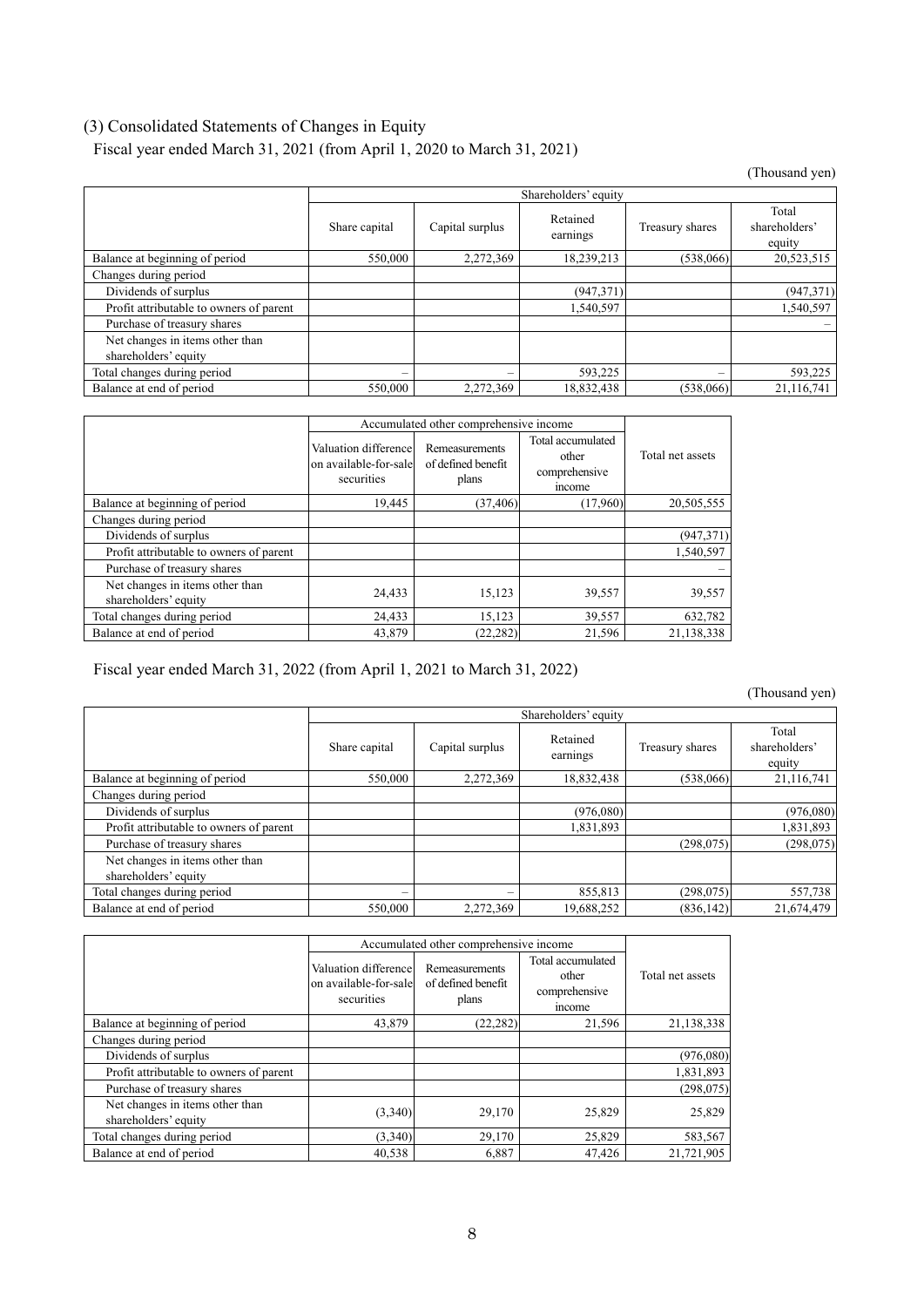## (4) Consolidated Statement of Cash Flows

|                                                             |                                             | (Thousand yen)                              |
|-------------------------------------------------------------|---------------------------------------------|---------------------------------------------|
|                                                             | For the fiscal year ended<br>March 31, 2021 | For the fiscal year ended<br>March 31, 2022 |
| Cash flows from operating activities                        |                                             |                                             |
| Profit before income taxes                                  | 2,245,962                                   | 2,654,845                                   |
| Depreciation                                                | 194,069                                     | 160,524                                     |
| Interest and dividend income                                | (2,249)                                     | (1, 354)                                    |
| Decrease (increase) in trade receivables                    | (1,300,907)                                 | (394, 338)                                  |
| Decrease (increase) in inventories                          | 291,456                                     | 269,497                                     |
| Increase (decrease) in trade payables                       | 856,287                                     | 219,587                                     |
| Other, net                                                  | 326,767                                     | 304,455                                     |
| Subtotal                                                    | 2,611,386                                   | 3,213,216                                   |
| Interest and dividends received                             | 2,604                                       | 1,354                                       |
| Income taxes paid                                           | (763, 474)                                  | (592, 513)                                  |
| Net cash provided by (used in) operating activities         | 1,850,516                                   | 2,622,058                                   |
| Cash flows from investing activities                        |                                             |                                             |
| Payments into time deposits                                 | (5,000,000)                                 | (5,000,000)                                 |
| Proceeds from withdrawal of time deposits                   | 5,000,000                                   | 5,000,000                                   |
| Purchase of property, plant and equipment                   | (1,176,605)                                 | (2,758,956)                                 |
| Other, net                                                  | (100, 123)                                  | (135,972)                                   |
| Net cash provided by (used in) investing activities         | (1,276,728)                                 | (2,894,928)                                 |
| Cash flows from financing activities                        |                                             |                                             |
| Purchase of treasury shares                                 |                                             | (298, 075)                                  |
| Dividends paid                                              | (947, 371)                                  | (976,080)                                   |
| Other, net                                                  |                                             | (2,156)                                     |
| Net cash provided by (used in) financing activities         | (947, 371)                                  | (1,276,312)                                 |
| Effect of exchange rate change on cash and cash equivalents |                                             |                                             |
| Net increase (decrease) in cash and cash equivalents        | (373, 584)                                  | (1,549,182)                                 |
| Cash and cash equivalents at beginning of period            | 12,495,637                                  | 12,122,053                                  |
| Cash and cash equivalents at end of period                  | 12,122,053                                  | 10,572,870                                  |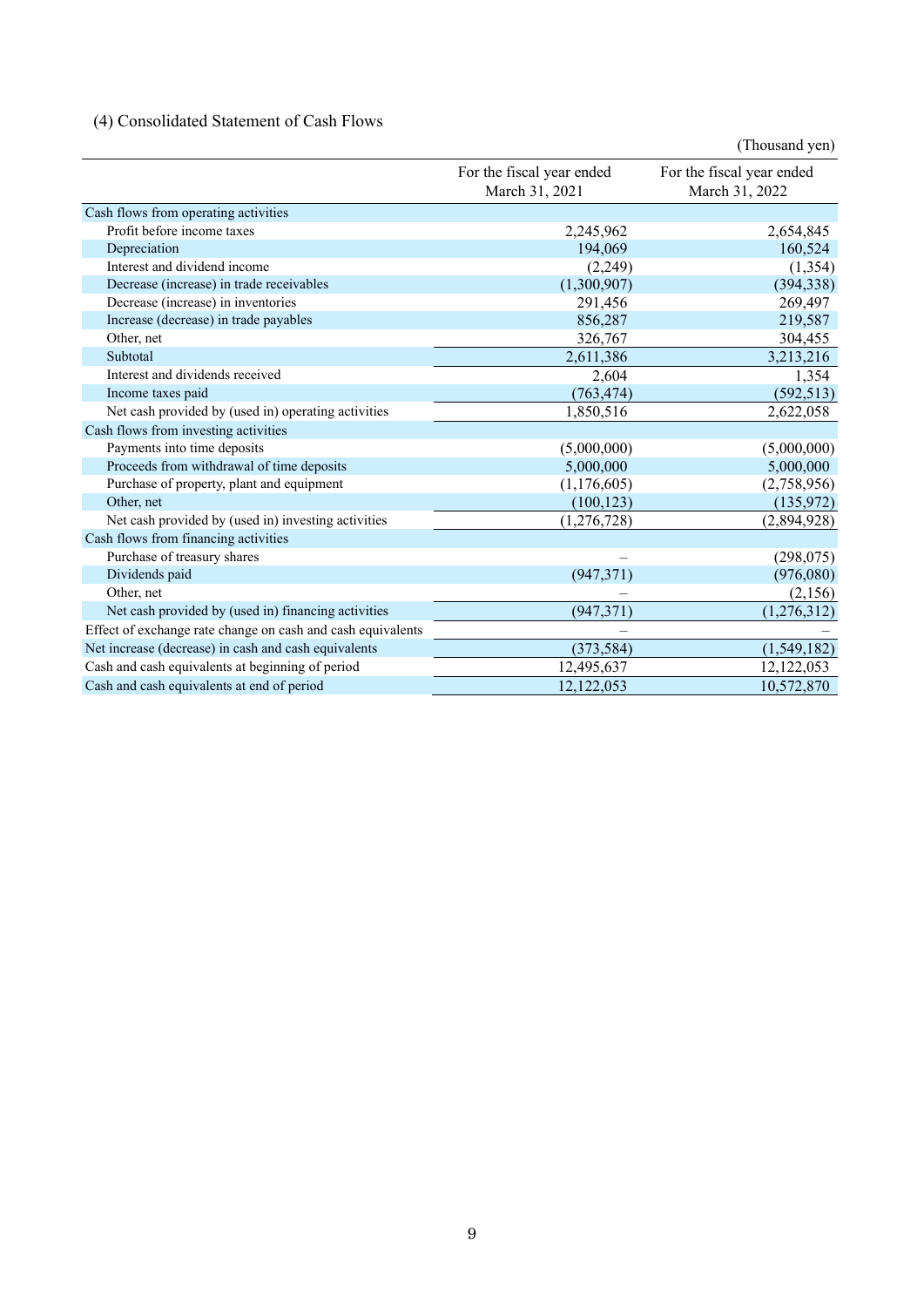## 2. Non-consolidated Financial Statements and Principal Notes

(1) Non-consolidated Balance Sheets

|                                                                 |                      | (Thousand yen)       |
|-----------------------------------------------------------------|----------------------|----------------------|
|                                                                 | As of March 31, 2021 | As of March 31, 2022 |
| Assets                                                          |                      |                      |
| Current assets                                                  |                      |                      |
| Cash and deposits                                               | 8,367,080            | 7,519,383            |
| Prepaid expenses                                                | 5,145                | 8,727                |
| Short-term loans receivable from subsidiaries and<br>associates |                      | 1,000,000            |
| Income taxes refund receivable                                  | 311,922              | 309,512              |
| Other                                                           | 11,009               | 15,399               |
| Total current assets                                            | 8,695,158            | 8,853,023            |
| Non-current assets                                              |                      |                      |
| Property, plant and equipment                                   |                      |                      |
| <b>Buildings</b>                                                | 27,879               | 27,879               |
| Tools, furniture and fixtures                                   | 58,045               | 64,123               |
| Accumulated depreciation                                        | (48, 614)            | (57, 977)            |
| Total property, plant and equipment                             | 37,310               | 34,025               |
| Intangible assets                                               |                      |                      |
| Software                                                        | 39,925               | 43,274               |
| Other                                                           | 82,480               | 106,004              |
| Total intangible assets                                         | 122,405              | 149,278              |
| Investments and other assets                                    |                      |                      |
| Shares of subsidiaries and associates                           | 10,205,422           | 10,205,422           |
| Long-term prepaid expenses                                      | 176                  | 40                   |
| Leasehold and guarantee deposits                                | 65,251               | 65,209               |
| Deferred tax assets                                             | 51,088               | 69,957               |
| Total investments and other assets                              | 10,321,938           | 10,340,630           |
| Total non-current assets                                        | 10,481,654           | 10,523,934           |
| Total assets                                                    | 19,176,812           | 19,376,957           |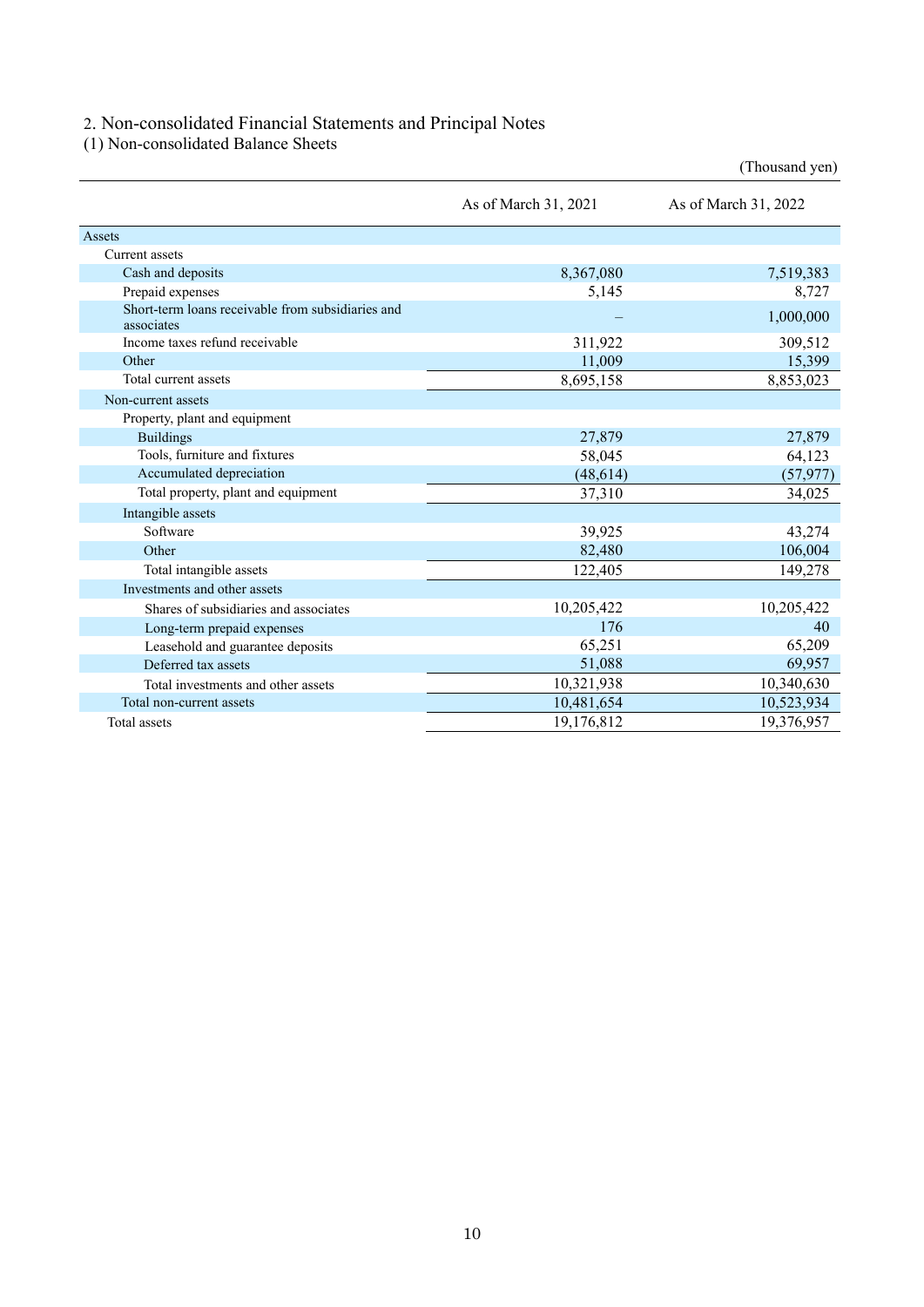|                                   | As of March 31, 2021 | As of March 31, 2022 |
|-----------------------------------|----------------------|----------------------|
| Liabilities                       |                      |                      |
| <b>Current liabilities</b>        |                      |                      |
| Accounts payable - other          | 59,802               | 97,214               |
| Accrued expenses                  | 8,272                | 10,996               |
| Income taxes payable              | 24,158               | 14,604               |
| Accrued consumption taxes         | 17,172               | 2,851                |
| Provision for bonuses             | 34,627               | 45,517               |
| Other                             | 8,607                | 11,927               |
| Total current liabilities         | 152,640              | 183,112              |
| Non-current liabilities           |                      |                      |
| Provision for retirement benefits | 90,072               | 97,227               |
| Total non-current liabilities     | 90,072               | 97,227               |
| <b>Total liabilities</b>          | 242,713              | 280,340              |
| Net assets                        |                      |                      |
| Shareholders' equity              |                      |                      |
| Share capital                     | 550,000              | 550,000              |
| Capital surplus                   |                      |                      |
| Legal capital surplus             | 150,000              | 150,000              |
| Other capital surplus             | 9,505,422            | 9,505,422            |
| Total capital surplus             | 9,655,422            | 9,655,422            |
| Retained earnings                 |                      |                      |
| Other retained earnings           |                      |                      |
| Retained earnings brought forward | 9,266,744            | 9,727,337            |
| Total retained earnings           | 9,266,744            | 9,727,337            |
| Treasury shares                   | (538,066)            | (836, 142)           |
| Total shareholders' equity        | 18,934,099           | 19,096,617           |
| Total net assets                  | 18,934,099           | 19,096,617           |
| Total liabilities and net assets  | 19,176,812           | 19,376,957           |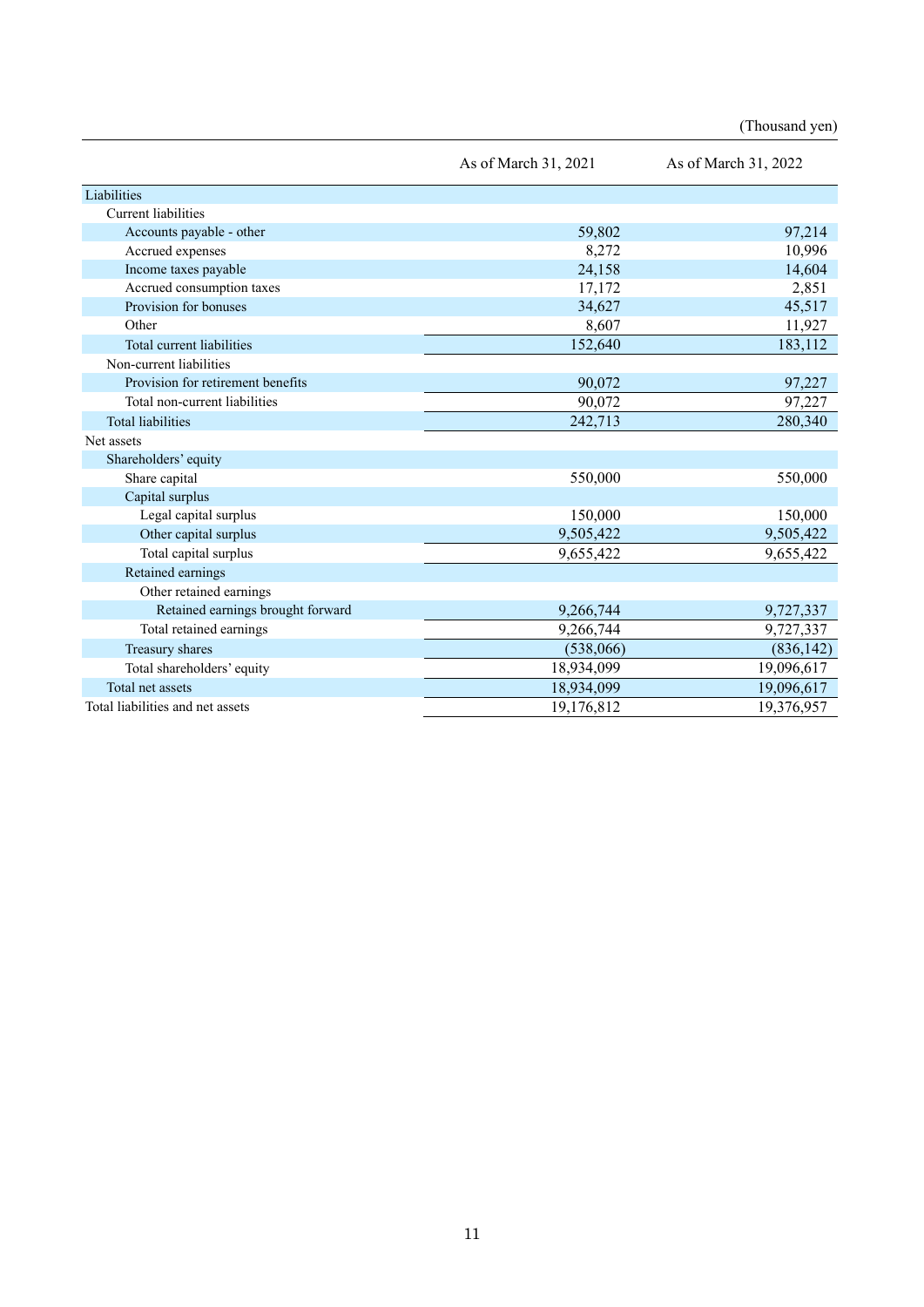## (2) Non-consolidated Statement of Income

|                                            |                                             | (Thousand yen)                              |
|--------------------------------------------|---------------------------------------------|---------------------------------------------|
|                                            | For the fiscal year ended<br>March 31, 2021 | For the fiscal year ended<br>March 31, 2022 |
| Operating revenue                          |                                             |                                             |
| Management fee income                      | 1,008,642                                   | 977,531                                     |
| Dividends from subsidiaries and associates | 1,663,956                                   | 1,507,761                                   |
| Total operating revenue                    | 2,672,598                                   | 2,485,292                                   |
| Operating expenses                         |                                             |                                             |
| General and administrative expenses        | 881,775                                     | 953,788                                     |
| Total operating expenses                   | 881,775                                     | 953,788                                     |
| Operating profit                           | 1,790,822                                   | 1,531,503                                   |
| Non-operating income                       |                                             |                                             |
| Interest income                            | 883                                         | 491                                         |
| Other                                      | 1,428                                       | 621                                         |
| Total non-operating income                 | 2,312                                       | 1,112                                       |
| Non-operating expenses                     |                                             |                                             |
| Other                                      | 65                                          | 2,537                                       |
| Total non-operating expenses               | 65                                          | 2,537                                       |
| Ordinary profit                            | 1,793,070                                   | 1,530,078                                   |
| <b>Extraordinary losses</b>                |                                             |                                             |
| Loss on retirement of non-current assets   | 19,800                                      | 110,597                                     |
| Total extraordinary losses                 | 19,800                                      | 110,597                                     |
| Profit before income taxes                 | 1,773,270                                   | 1,419,480                                   |
| Income taxes - current                     | 47,923                                      | 1,677                                       |
| Income taxes - deferred                    | (3,971)                                     | (18, 869)                                   |
| Total income taxes                         | 43,951                                      | (17, 191)                                   |
| Profit                                     | 1,729,318                                   | 1,436,672                                   |